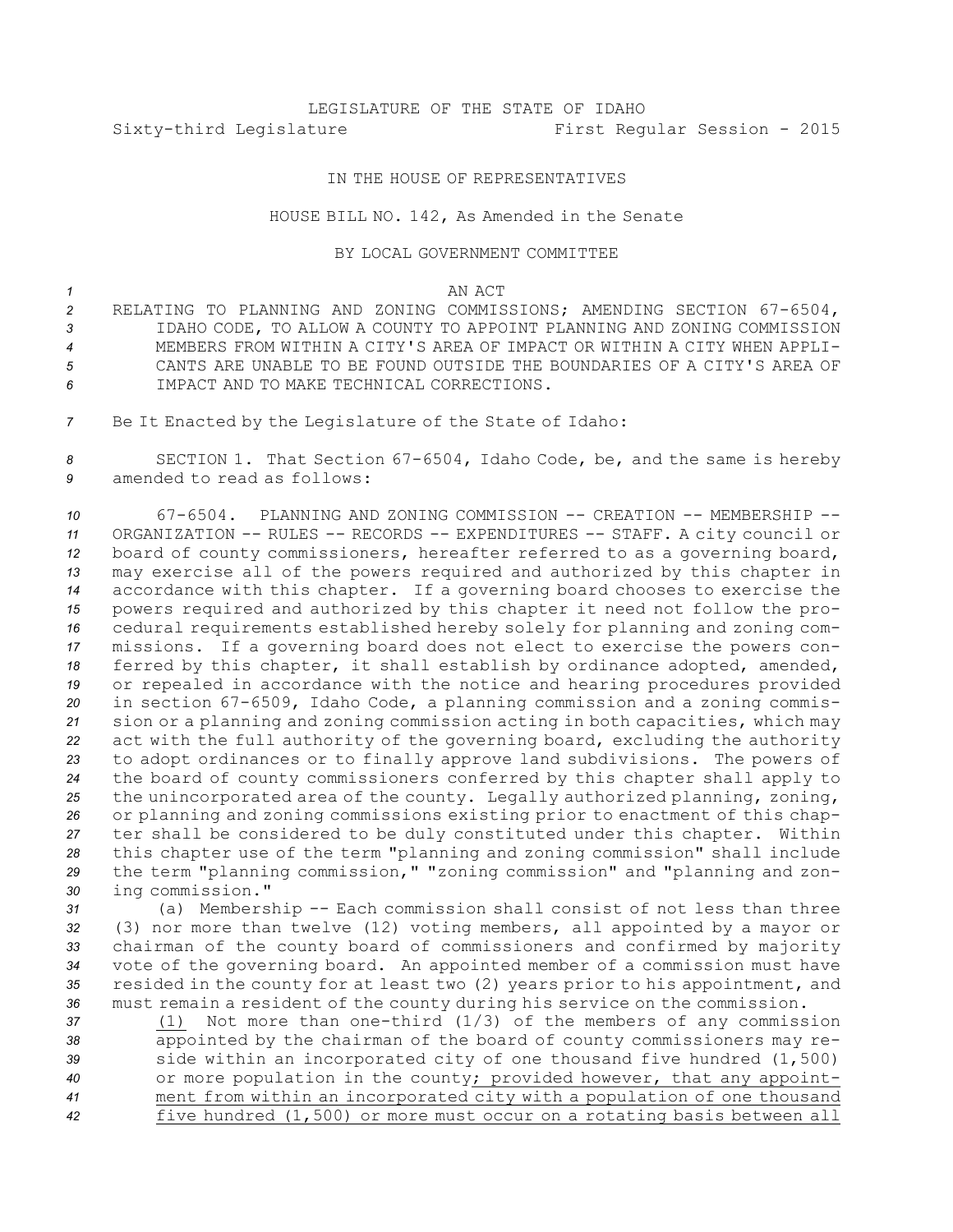*<sup>1</sup>* the incorporated cities with <sup>a</sup> population of one thousand five hundred *<sup>2</sup>* (1,500) or more within the county.

 (2) At least one-half (1/2) of the members of any commission appointed by the chairman of the board of county commissioners must reside out-5 side the boundaries of any city's area of impact; provided however, if the requirements of this paragraph cannot be met the following may oc- cur: if <sup>a</sup> vacancy occurs for <sup>a</sup> commission member residing outside the boundaries of any city's area of impact, after public notice of such va- cancy on the commission and solicitation of applicants to fill the posi- tion from outside the boundaries of any city's area of impact, and if the governing board is unable to obtain applicants outside the boundaries of any city's area of impact, then the governing board may appoint from within <sup>a</sup> city's area of impact; provided however, that any appointment occurring within <sup>a</sup> city's area of impact must occur on <sup>a</sup> rotating basis between all the cities' areas of impact in the county.

 (3) The ordinance establishing <sup>a</sup> commission to exercise the powers un- der this chapter shall set forth the number of members to be appointed. The term of office for members shall be not less than three (3) years, nor more than six (6) years, and the length of term shall be prescribed by ordinance. No person shall serve more than two (2) full consecutive terms without specific concurrence by two-thirds (2/3) of the govern- ing board adopted by motion and recorded in the minutes. Vacancies oc- curring otherwise than through the expiration of terms shall be filled in the same manner as the original appointment. Members may be removed for cause by <sup>a</sup> majority vote of the governing board. Members shall be selected without respect to political affiliation and may receive such mileage and per diem compensation as provided by the governing board. If <sup>a</sup> governing board exercises these powers, its members shall be enti-tled to no additional mileage or per diem compensation.

 (b) Organization -- Each commission shall elect <sup>a</sup> chairman and create and fill any other office that it may deem necessary. <sup>A</sup> commission may es- tablish subcommittees, advisory committees or neighborhood groups to advise and assist in carrying out the responsibilities under this chapter. <sup>A</sup> com- mission may appoint nonvoting ex officio advisors as may be deemed neces-*35* sary.

 (c) Rules, Records, and Meetings -- Written organization papers or by- laws consistent with this chapter and other laws of the state for the trans- action of business of the commission shall be adopted. <sup>A</sup> record of meetings, 39 hearings, resolutions, studies, findings, permits<sub>r</sub> and actions taken shall be maintained. All meetings and records shall be open to the public. At least one (1) regular meeting shall be held each month for not less than nine 42 (9) months in a year. A majority of currently-appointed currently appointed voting members of the commission shall constitute <sup>a</sup> quorum.

 (d) Expenditures and Staff -- With approval of <sup>a</sup> governing board through the legally required budgetary process, the commission may receive and expend funds, goods, and services from the federal government or agen- cies and instrumentalities of state or local governments or from civic and private sources and may contract with these entities and provide informa- tion and reports as necessary to secure aid. Expenditures by <sup>a</sup> commission shall be within the amounts appropriated by <sup>a</sup> governing board. Within such